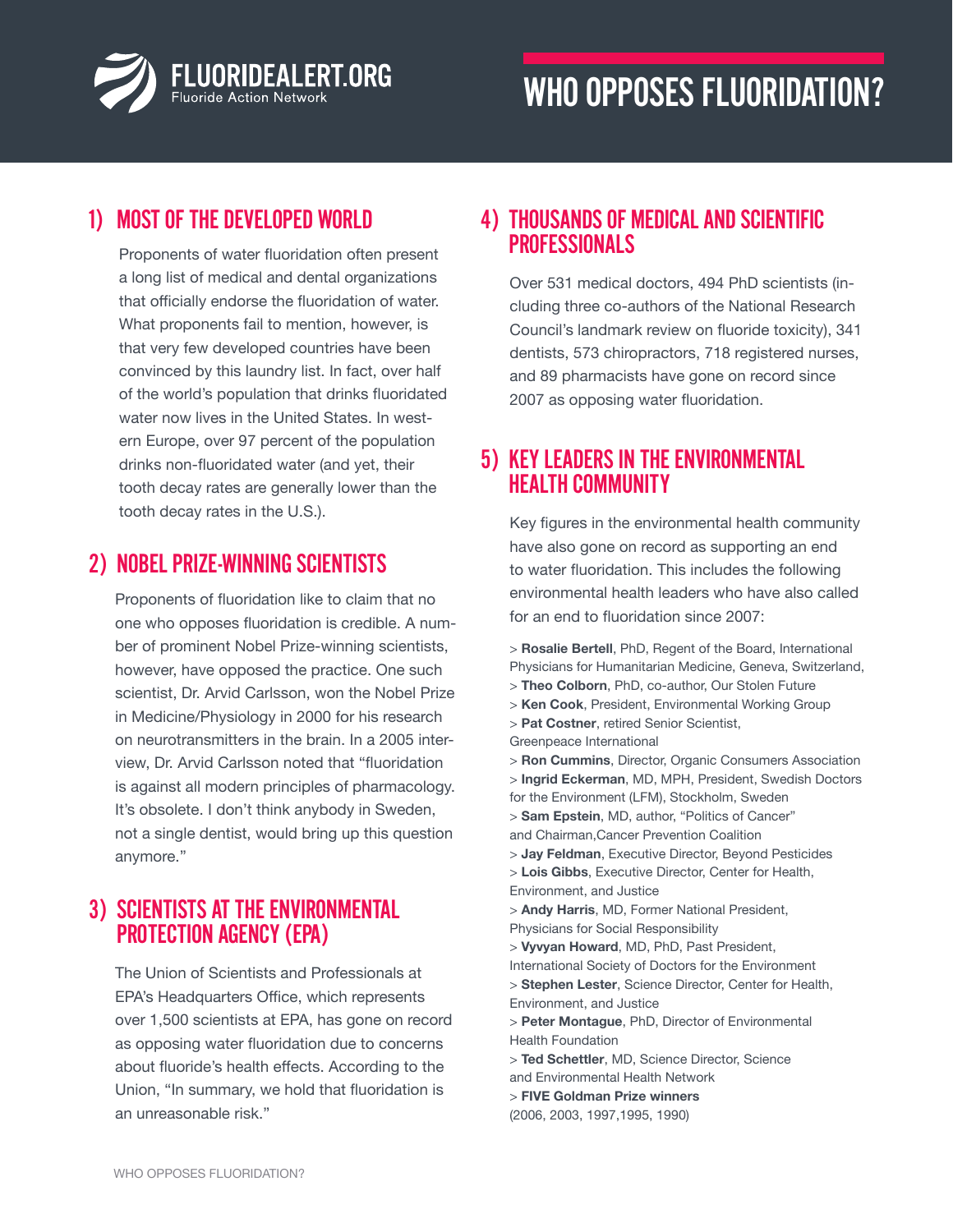

### 6) Civil Rights Leaders

In light of evidence showing that fluoridation disproportionately harms low-income communities and communities of color, civil rights organizations and leaders have also begun calling for an end to fluoridation. This includes:

> **LULAC**, the largest Hispanic civil rights organization; > **Andrew Young**, the former Mayor of Atlanta and Ambassador to the United Nations; > **Dr. Gerald L. Durley**, a clinical psychologist, environmentalist, and Pastor of the Providence Baptist Church in Atlanta; > **Reverend Bernice King**

(the daughter of Dr. Martin Luther King).

# 7) The Ultimate Consumer Advocate, Ralph Nader

No one has done more to protect the American consumer over the past 50 years than Ralph Nader. It should be of little surprise, therefore, that Nader opposes mandatory fluoridation laws.

#### 8) The Majority of Communities in North America

When given the opportunity to decide, the majority of communities have consistently rejected water fluoridation. As Dr. Edward Groth noted in his PhD dissertation for Stanford University:

*"The fact that nearly 3 out of every 5 communities which vote on the issue have rejected fluoridation, year after year, does in all likelihood represent a collective judgment on the part of the public that, when all things are considered, fluoridation is not an acceptable public health measure."*

Although Groth wrote this back in 1973, the trend has largely remained the same. Fluoridation spread rapidly through the United States, not by public demand, but by the executive actions of government bodies. As noted by Dr. James Dunning, of the Harvard School of Dental Medicine, "The big cities in the United States were mostly fluoridated by executive action in such a way as to avoid public referenda."

### 9) Over 50 Communities Since 2010

Since 2010, over 50 North American communities, with more than 2 million residents, have rejected water fluoridation, with over 30 of these communities voting to END longstanding water fluoridation programs. This includes:

- > Pinellas County, Florida (pop. 700,000)
- > Albuquerque, New Mexico (pop. 500,000)
- > Moncton, New Brunswick, Canada (pop. 140,000)
- > College Station, Texas (pop. 100,000)
- > Fairbanks, Alaska (pop. 80,000)

As the New York Times recently described:

*"For decades, the issue of fluoridated water remained on the fringes. . . . But as more places, like Fairbanks and parts of Canada, take up the issue in a more measured way, it is shifting away from conspiracy and toward the mainstream. The conclusion among these communities is that with fluoride now so widely available in toothpaste and mouthwash, there is less need to add it to water, which already has naturally occurring fluoride. Putting it in tap water, they say, is an imprecise way of distributing fluoride; how much fluoride a person gets depends on body weight and water consumed."*